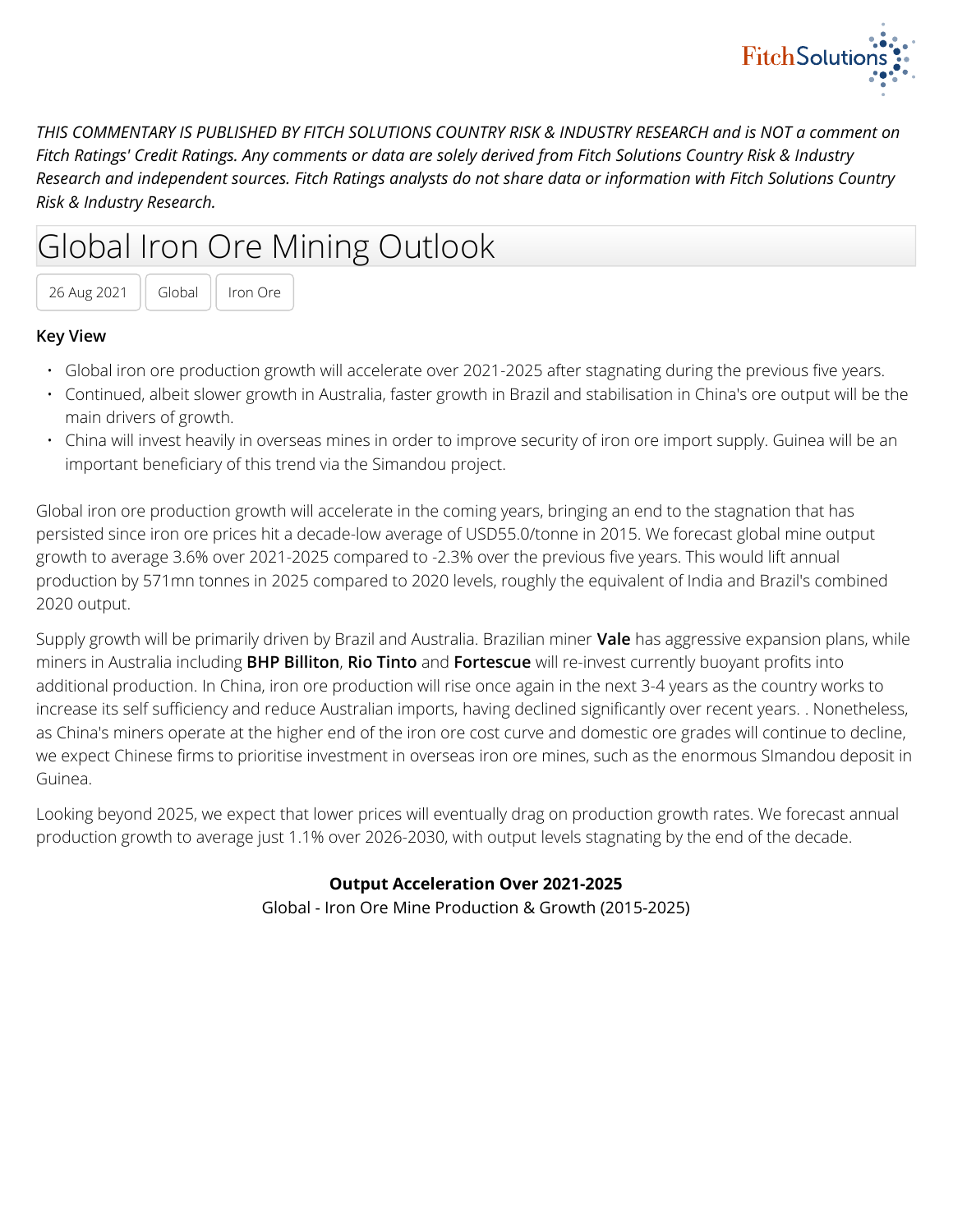

e/f = Fitch Solutions estimate/forecast. Source: USGS, Fitch Solutions

## **Australia**

We forecast iron ore production in Australia to grow at an annual average of 1.8% over 2021-2025. While significantly slower than 3.0% over the previous five years, this would still lift annual output by 88mn tonnes compared to 2020 levels by 2025. We believe Australia's seating at the lowest-end of the global iron ore cost curve will provide a healthy buffer against falling prices in the coming years. On average, the cost of producing iron ore in Australia is USD30/tonne, compared with USD40-50/tonne in West Africa and USD90/tonne in China.

Production growth will stagnate over the longer term and we forecast production to actually peak around mid-decade at around 1.35bn tonnes. This production slowdown will be due to mothballing of mines by junior miners and a pullback in capital expenditure by larger firms as iron ore prices decline.

Majors continue to decrease costs and increase production in the longer term.



#### **Rio To Remain Outperformer In Terms Of Efficiency**

Select Iron Ore Miners - Iron Ore Production, Mnt & EBITDA Per Metric Tonne, USD

Source: Bloomberg, Fitch Solutions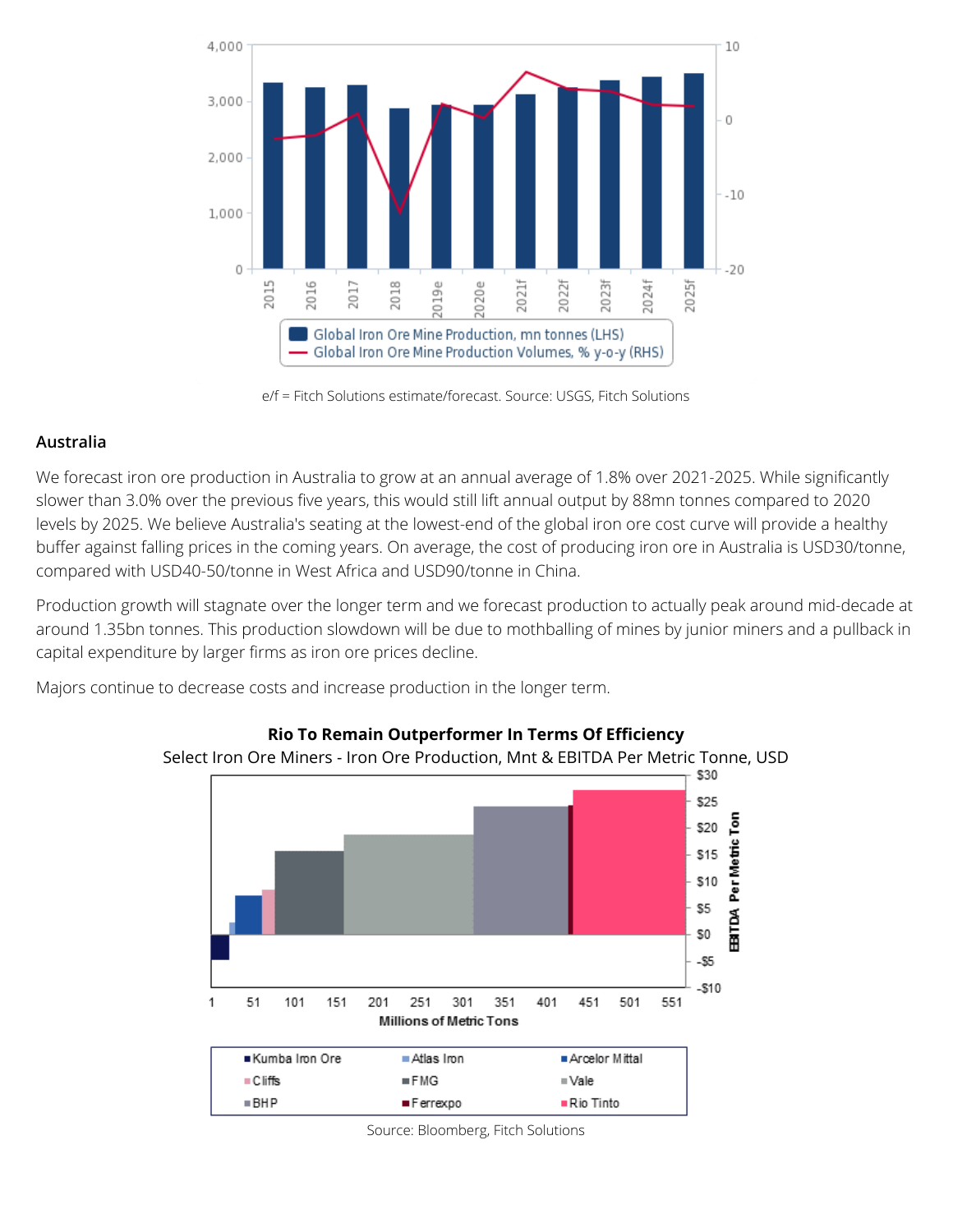## **Brazil**

**Brazil's iron ore production growth will rebound in the coming years following contraction and stagnation over** 2018-2020. Low operating costs, a solid project pipeline and Brazil's high-quality iron ore increasingly favoured by Chinese steel producers will all contribute to higher output. We forecast Brazil's iron ore production to increase at annual average rate of 10.6% over 2021 to increase from 397mnt in 2020 to 542mnt in 2025. Production growth will slow over the longer term and we forecast average annual growth of 1.8% over 2026-2030, which would take annual output to 592mn tonnes by 2030.

The Brumadinho dam collapse has sparked a flurry of investigations into Vale's operations, leading to executive removals, idling operations, and fines on the horizon. The disaster triggered an initiative by Vale to decommission its remaining upstream tailings dams over the next three years, effectively cutting off 40mnt of iron ore per annum. Since the announcement, multiple operations have been idled, causing further supply disruptions. For example, the Brucutu mine (30mtpa) was idled for six weeks, allowed to reopen, then idled again days later following another court ruling, then finally reopened in June. We expect to see continued regulatory scrutiny over Vale and the iron ore sector as the government grapples with the deadliest environmental disaster in the nation's history.

In December 2020, Reuters reported the Samarco joint venture (owned by BHP and Vale) is set to restart and begin commissioning. Production is initially aimed at 26% of its 30.5mnt capacity. This announcement is in line with the previous timetable set by Vale in late 2019.

# **China**

China's iron ore production will rise once again in the next 3-4 years as the country works to increase its self sufficiency and reduce Australian imports, having declined significantly over recent years. We forecast production to reach a peak of 1.07bnt in 2025, before declining once again. Growth in output will be prevented by weak iron ore prices and tightening environmental regulations

China's iron ore sector will become increasingly consolidated due to high costs of mining low grade ore, and environmental regulations in China that will eventually see the phasing out of iron ore used in the production of steel as electric arc furnaces and decarbonised steel take precedence. According to Bloomberg, around 70% of Chinese iron ore output is uneconomical at prices below USD96/tonne. In particular, miners operating in provinces such as Hebei, Fujian, Guangdong and Xinjiang will take the strain of lower prices due to their sitting at the highest end of the iron ore cost curve.

# **Brazil To Lead Growth**

Select Countries - Iron Ore Production Growth, % y-o-y (2019-2025)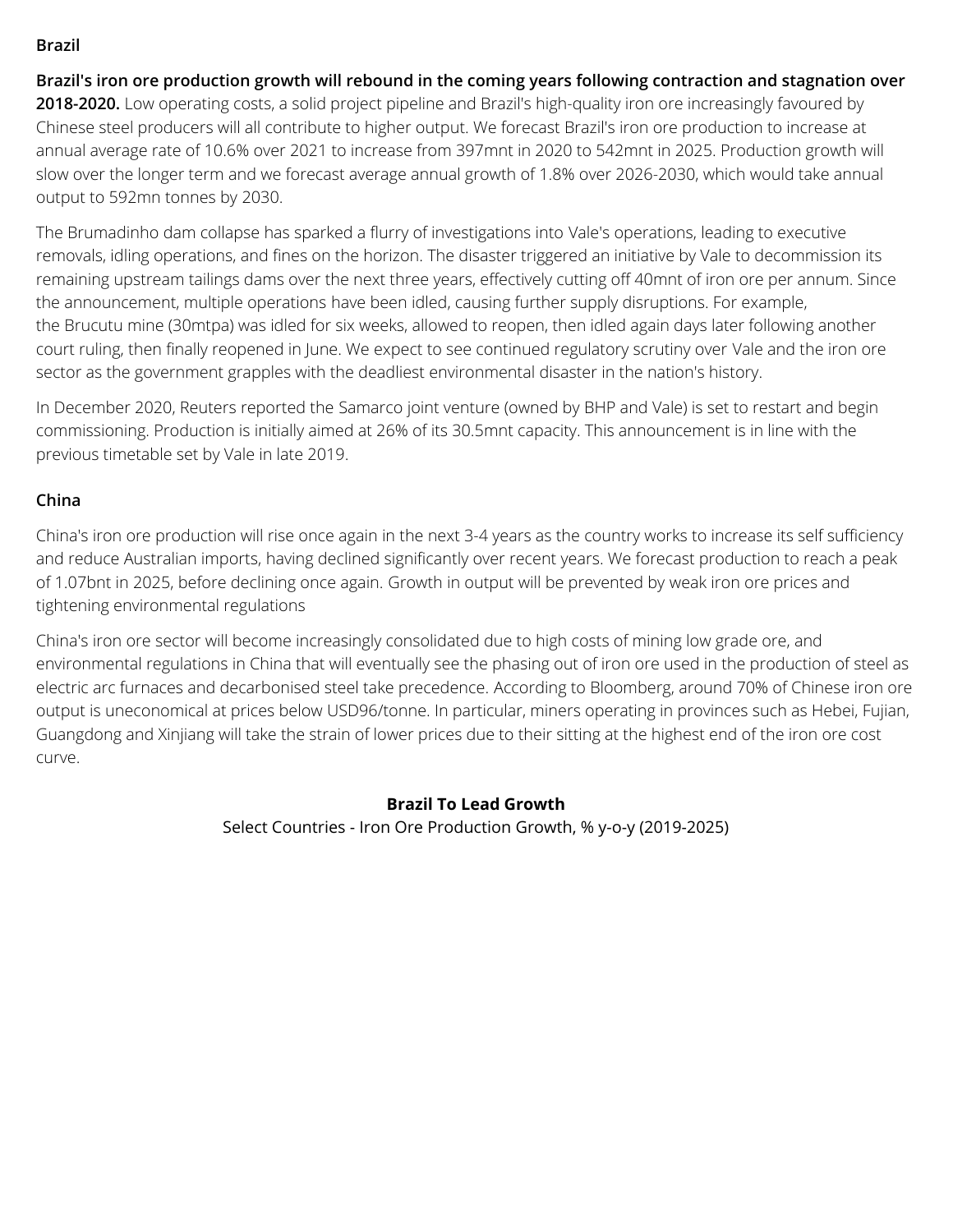

e/f = Fitch Solutions estimate/forecast. Source: USGS, Fitch Solutions

#### **India**

India's iron ore output growth will be supported by the removal of export taxes in the Union Budget for low-grade ores and the country's Mines & Minerals (Development & Regulation) (MMDR) Act, which will streamline licensing and reopen closed mines. Although the MMDR Act will support ore output growth, the royalties included in the Act will limit the sector's overall growth potential. As part of India's 2016 Union Budget, export duties for iron ore lumps and fines below 58% Fe content were reduced to nil from 30% and 10% respectively.

This reduction was aimed at boosting shipments from the western state of Goa where the Supreme Court lifted an earlier iron ore mining ban. However, the decision by India's top court to cancel all iron ore permits in Goa in February 2018 will mean that production from that state is likely to head lower rather than increase. As a result, we forecast India's iron ore output to grow from 174mnt in 2020 to 194mnt in 2030, with annual output growth averaging 1.1% over the period.

#### **NEW IRON ORE PROJECTS BY CAPEX ALLOCATION**

| <b>Region</b> |         |                 |            |                                                                                  | Total             |                                            |
|---------------|---------|-----------------|------------|----------------------------------------------------------------------------------|-------------------|--------------------------------------------|
|               |         |                 |            |                                                                                  | <b>Allocation</b> |                                            |
|               |         |                 | Primary    | Secondary                                                                        | <b>CAPEX</b>      |                                            |
|               | Country | Mine            | Company    | Company                                                                          | (USDmn)           | <b>Notes</b>                               |
| North         |         |                 | Wuhan Iron |                                                                                  |                   |                                            |
| America       |         |                 | and Steel  | Sprott Resource                                                                  |                   | Proved Reserves: 4943mnt; Estimated        |
|               | Canada  | Lac Otelnuk     | $(60\%)$   | Holdings (40%)                                                                   | 14,186.4          | Production: 50mnt/yr; Mine Life: 30years   |
| North         |         |                 |            |                                                                                  |                   | Estimated Production: 23mnt/yr; Reserves:  |
| America       |         |                 |            |                                                                                  |                   | 6317mnt; Mine Life: 25years; The project   |
|               |         | <b>Taconite</b> |            |                                                                                  |                   | consists of LabMag, Howells Lake-Howells   |
|               |         | (Millennium     |            |                                                                                  |                   | River North, Sheps Lake, Perault Lake, Lac |
|               | Canada  | Iron Range)     |            | New Millennium Iron (100%)                                                       | 7,391.3           | Ritchie and KeMag deposits                 |
|               |         |                 | Database   | na = not available. Source: Company announcements, Fitch Solutions Mine Projects |                   |                                            |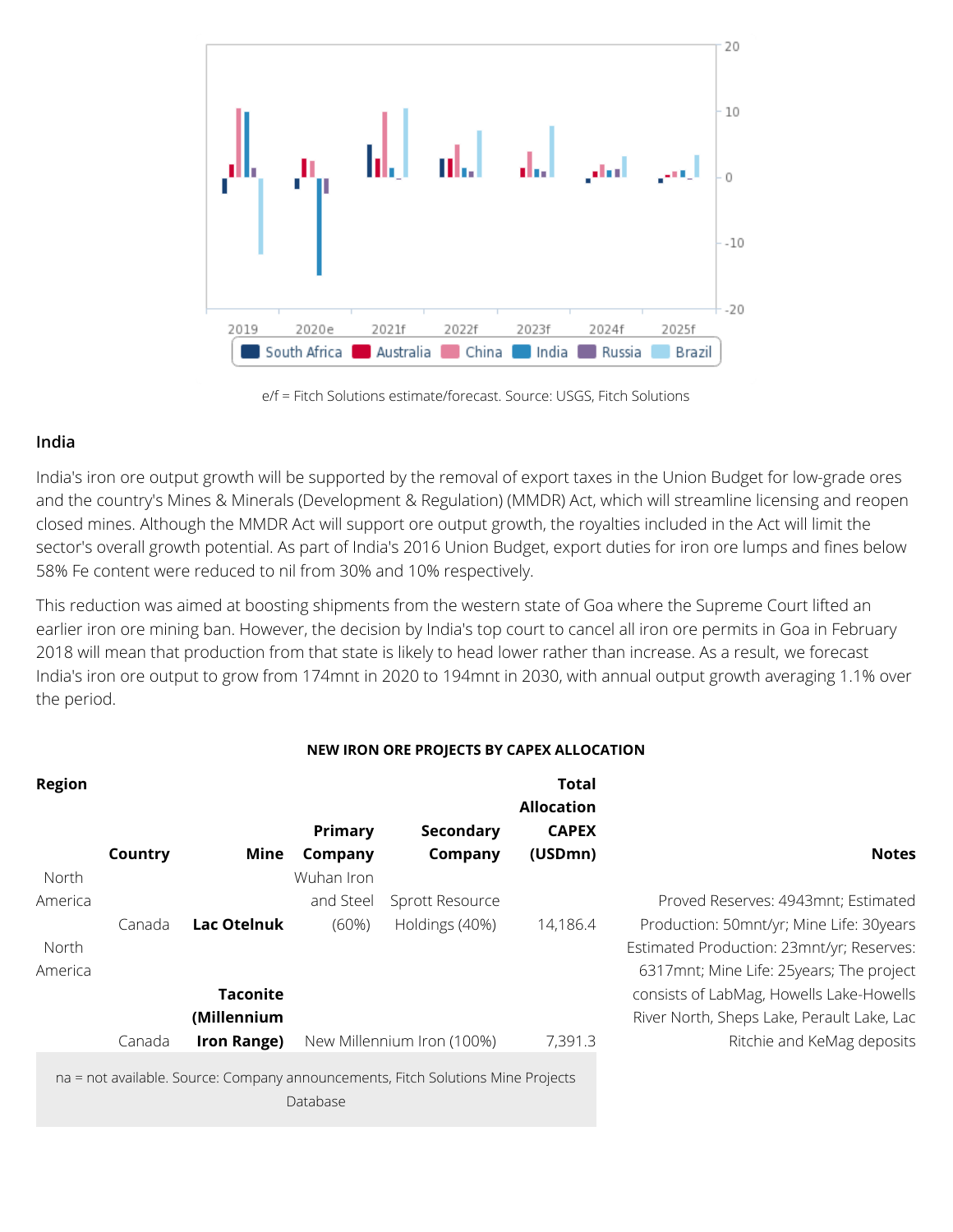| North   |               |                              | Century               |                                                                                  |         |                                                                                       |
|---------|---------------|------------------------------|-----------------------|----------------------------------------------------------------------------------|---------|---------------------------------------------------------------------------------------|
| America |               |                              | Global<br>Commodities |                                                                                  |         |                                                                                       |
|         |               | <b>Full Moon</b> Corporation |                       |                                                                                  |         | Indicated Resources: 7259.6mnt; Mine Life:                                            |
|         | Canada        | (Rainy Lake)                 | $(81.1\%)$            | WISCO (18.9%)                                                                    | 5,717.7 | 30years                                                                               |
| Asia    |               |                              |                       |                                                                                  |         | May 2021 - Zanaga Iron Ore Company has                                                |
|         |               |                              |                       |                                                                                  |         | completed re-costing exercise at the project;                                         |
|         |               |                              |                       |                                                                                  |         | Estimated Production: 30mnt/yr; Proved                                                |
|         | Australia     | <b>Zanaga</b>                |                       |                                                                                  | 4,708   | Reserves: 770mnt; Mine Life: 30years                                                  |
| Middle  |               |                              |                       |                                                                                  |         | July 2019 - Sundance Resources has signed an                                          |
| East    |               |                              |                       |                                                                                  |         | agreement with AustSino Resources Group for                                           |
|         |               |                              |                       |                                                                                  |         | the development of the project; Expected                                              |
|         |               |                              |                       |                                                                                  |         | Production: 40mnt/yr; Probable Reserves:                                              |
|         |               |                              |                       |                                                                                  |         | 517mnt; The project straddles the border of                                           |
|         |               |                              |                       |                                                                                  |         | Cameroon and Republic of Congo; Mine Life:                                            |
|         |               |                              |                       |                                                                                  |         | 12years; The project is 100% owned by Cam                                             |
|         |               |                              |                       |                                                                                  |         | Iron S.A, a JV between Sundance Resources                                             |
|         |               |                              |                       |                                                                                  |         | and Hold Co SA, on Cameroon side and 100%                                             |
|         |               |                              | Sundance              |                                                                                  |         | owned by Congo Iron S.A, an 85% owned                                                 |
|         | Saudi         | Mbalam-                      | Resources             |                                                                                  |         | subsidiary of Sundance Resources, on Congo                                            |
|         | Arabia        | <b>Nabeba</b>                |                       | (90%) Hold Co SA (10%)                                                           | 4,700   | side                                                                                  |
| Latin   |               |                              |                       |                                                                                  |         | March 2021 - The Government of the Republic                                           |
| America |               |                              |                       |                                                                                  |         | of Congo has signed a deal with Sangha Mining                                         |
|         |               |                              |                       |                                                                                  |         | Development Sasu to exploit iron ore at the                                           |
|         |               |                              |                       |                                                                                  |         | project; December 2020 - The Government of                                            |
|         |               |                              |                       |                                                                                  |         | the Republic of Congo has stripped Sundance                                           |
|         |               |                              |                       |                                                                                  |         | Resources of its mining permit to develop the                                         |
|         |               |                              |                       |                                                                                  |         | project and granted them to Sangha Mining                                             |
|         |               |                              |                       |                                                                                  |         | Development Sasu; Expected Production:                                                |
|         |               |                              |                       |                                                                                  |         | 40mnt/yr; Probable Reserves: 517mnt; The                                              |
|         | <b>Brazil</b> | Mbalam-<br><b>Nabeba</b>     |                       | Sangha Mining Development<br>Sasu                                                | 4,700   | project straddles the border of Cameroon and<br>Republic of Congo; Mine Life: 12years |
| Africa  |               |                              | Century               |                                                                                  |         |                                                                                       |
|         |               |                              | Global                |                                                                                  |         |                                                                                       |
|         |               |                              |                       | Commodities Automotive Finco                                                     |         |                                                                                       |
|         |               |                              | Corporation           | Corporation                                                                      |         | Measured Resources: 405.6mnt; Mine Life:                                              |
|         | Ghana         | <b>Duncan Lake</b>           | (65%)                 | (35%)                                                                            | 4,436.6 | 20years                                                                               |
| Europe  |               |                              |                       |                                                                                  |         | January 2016 - Severstal's subsidiary, Putu                                           |
|         |               |                              |                       |                                                                                  |         | Mining, has perpetually shut down its                                                 |
|         |               |                              |                       |                                                                                  |         | operations in Liberia due to the ongoing                                              |
|         |               |                              |                       |                                                                                  |         | conflict between Ukraine and Russia, and also                                         |
|         |               |                              |                       |                                                                                  |         | due to the drastic reduction in the price of Iron                                     |
|         |               |                              |                       |                                                                                  |         | Ore on the world market; Resources: 4400mnt;                                          |
|         |               |                              |                       |                                                                                  |         | Estimated Production: 20mnt/yr; Mine Life:                                            |
|         | Finland       | Putu                         |                       | Government of Liberia                                                            | 3,500   | 20years                                                                               |
|         |               |                              |                       | na = not available. Source: Company announcements, Fitch Solutions Mine Projects |         |                                                                                       |
|         |               |                              | Database              |                                                                                  |         |                                                                                       |
|         |               |                              |                       |                                                                                  |         |                                                                                       |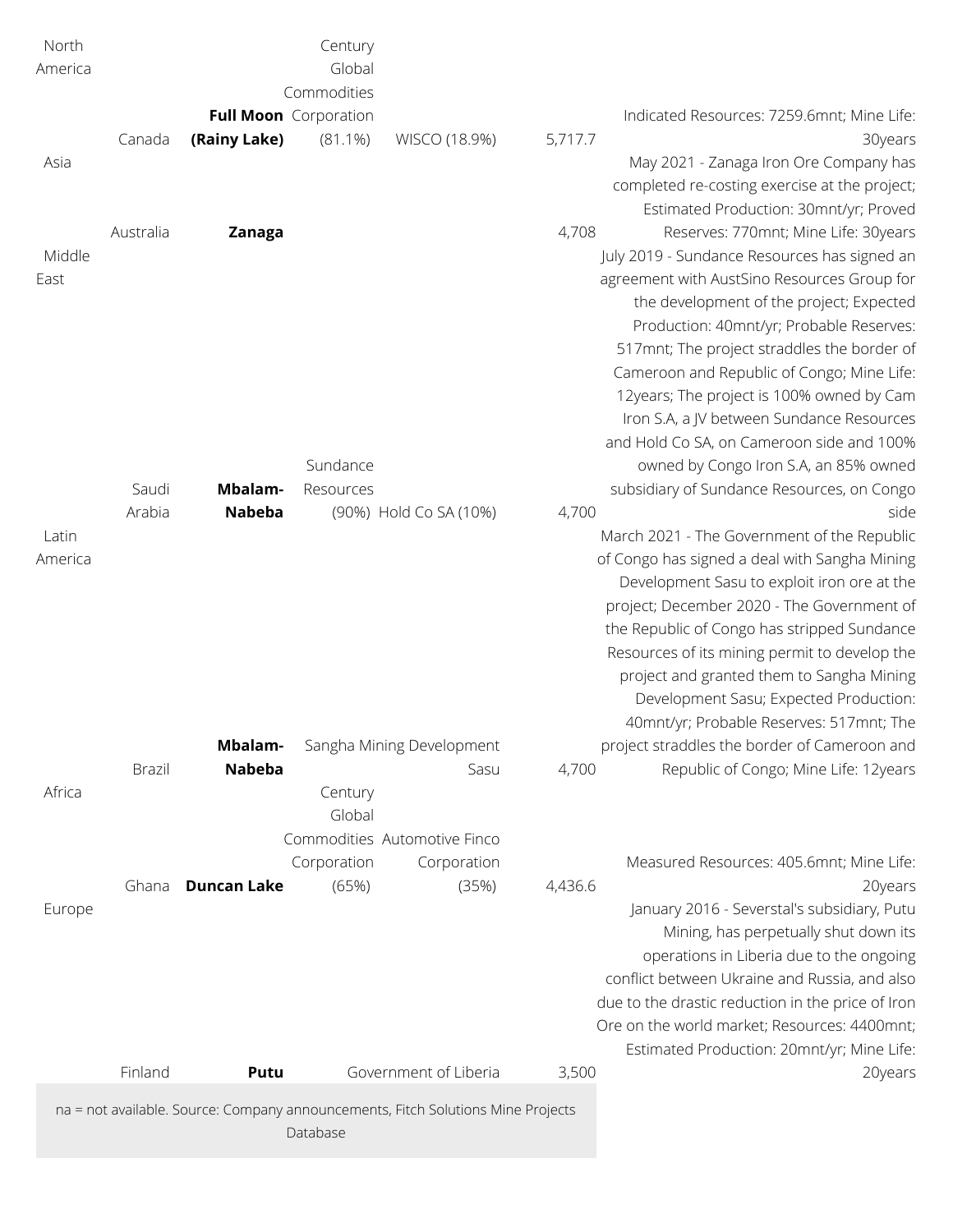| North   |               |                         |                 |                                                                                  |         | Proved Reserves: 23.7mnt; Mine Life:            |
|---------|---------------|-------------------------|-----------------|----------------------------------------------------------------------------------|---------|-------------------------------------------------|
| America |               |                         |                 |                                                                                  |         | 19.6years; Expected Production: 9.3mnt/yr;      |
|         | United        | <b>Fire Lake</b>        |                 |                                                                                  |         | The mine includes Fire Lake North, Don Lake,    |
|         | <b>States</b> | <b>North</b>            |                 | Champion Iron (100%)                                                             | 2,738.8 | Bellechasse and Oil Can deposits                |
| Asia    |               |                         |                 |                                                                                  |         | May 2021 - Fortescue Metals Group Ltd is        |
|         |               |                         |                 |                                                                                  |         | expected to have first production at the        |
|         |               |                         |                 |                                                                                  |         | project in December 2022; The project           |
|         |               |                         |                 |                                                                                  |         | includes North Star, Glacier Valley and West    |
|         |               |                         |                 |                                                                                  |         | Star deposits; Probable Reserves: 716mnt;       |
|         |               |                         |                 |                                                                                  |         | FMG Iron Bridge ownership: (88% Fortescue,      |
|         |               |                         |                 |                                                                                  |         | 12% Baosteel); Number of Employees: 3000        |
|         |               |                         | <b>FMG Iron</b> | Formosa Group                                                                    |         | (Construction), 900 (Operations); Expected      |
|         | Australia     | Iron BridgeBridge (69%) |                 | (31%)                                                                            | 2,600   | Production: 22mnt/yr; Mine Life: 20years        |
| North   |               |                         |                 | Eurasian Resources Group                                                         |         | Estimated Production: 25mnt/yr; Indicated       |
| America | Canada        | Jiboia                  |                 | $(100\%)$                                                                        | 2,600   | Resources: 824mnt                               |
| Africa  |               |                         |                 |                                                                                  |         | March 2020 - Rio Tinto has awarded additional   |
|         |               |                         |                 |                                                                                  |         | contracts to Primero for the project; Proved    |
|         |               |                         |                 |                                                                                  |         | Reserves: 214mnt; Estimated Production:         |
|         |               | Koodaideri              |                 | Rio Tinto (100%)                                                                 | 2,600   |                                                 |
|         | Nigeria       |                         |                 |                                                                                  |         | 43mnt/yr; Expected Start Year: 2021             |
| Asia    |               |                         |                 |                                                                                  |         | January 2020 - A scoping study has identified a |
|         |               |                         |                 |                                                                                  |         | viable and significant open cut mining          |
|         |               |                         |                 |                                                                                  |         | opportunity at the project; November 2019 -     |
|         |               |                         |                 |                                                                                  |         | Flinders Mines Limited has negotiated binding   |
|         |               |                         |                 |                                                                                  |         | agreements and associated documents with        |
|         |               |                         |                 |                                                                                  |         | BBI Group in relation to a farm-in incorporated |
|         |               |                         |                 |                                                                                  |         | joint venture to hold and develop the project;  |
|         |               |                         |                 |                                                                                  |         | Measured Resources: 54mnt; The project          |
|         | China         | Pilbara                 |                 | Flinders Mines (100%)                                                            | 2,533.5 | includes Blacksmith and Anvil deposits          |
| Africa  |               |                         |                 |                                                                                  |         | January 2020 - Oceanic Iron Ore Corp. has filed |
|         |               |                         |                 |                                                                                  |         | a technical report for the project; Measured    |
|         |               | <b>Hopes</b>            |                 | Oceanic Iron Ore Corporation                                                     |         | Resources: 774.2mnt; Estimated Production:      |
|         | Cameroon      | <b>Advance</b>          |                 | $(100\%)$                                                                        | 2,515   | 10mnt/yr; Mine Life: 28years                    |
| Africa  |               |                         |                 |                                                                                  |         | May 2021 - Carpentaria Resources Limited has    |
|         |               |                         |                 |                                                                                  |         | completed the acquisition of a 24.149% stake    |
|         |               |                         | Carpentaria     |                                                                                  |         | in the project from Pure Metals Pty Ltd;        |
|         |               |                         | Resources       | Pure Metals                                                                      |         | Probable Reserves: 755mnt; Estimated            |
|         | Liberia       | <b>Hawsons</b>          | (93.963%)       | (6.037%)                                                                         | 2,356.5 | Production: 10mnt/yr; Mine Life: 20years        |
| Africa  |               |                         |                 |                                                                                  |         | August 2020 - Hesteel Group Company             |
|         |               |                         |                 |                                                                                  |         | Limited has signed a joint venture agreement    |
|         |               |                         | Jiangtong       |                                                                                  |         | with Zhongrong Xinda Group for the project;     |
|         |               |                         | Group           |                                                                                  |         | Estimated Production: 28.2mnt/yr; Mine Life:    |
|         |               |                         | Copper          |                                                                                  |         | 23.5years; Number of Employees: 3294            |
|         | Cote          |                         |                 | Pampa de Material Co. Zhongrong Xinda                                            |         | (Construction), 1256 (Operation); Reserves:     |
|         | d`Ivoire      | <b>Pongo</b>            | Ltd. (51%)      | Group (49%)                                                                      | 2,200   | 910.5mnt; Estimated Start Year: 2024            |
|         |               |                         |                 | na = not available. Source: Company announcements, Fitch Solutions Mine Projects |         |                                                 |
|         |               |                         | Database        |                                                                                  |         |                                                 |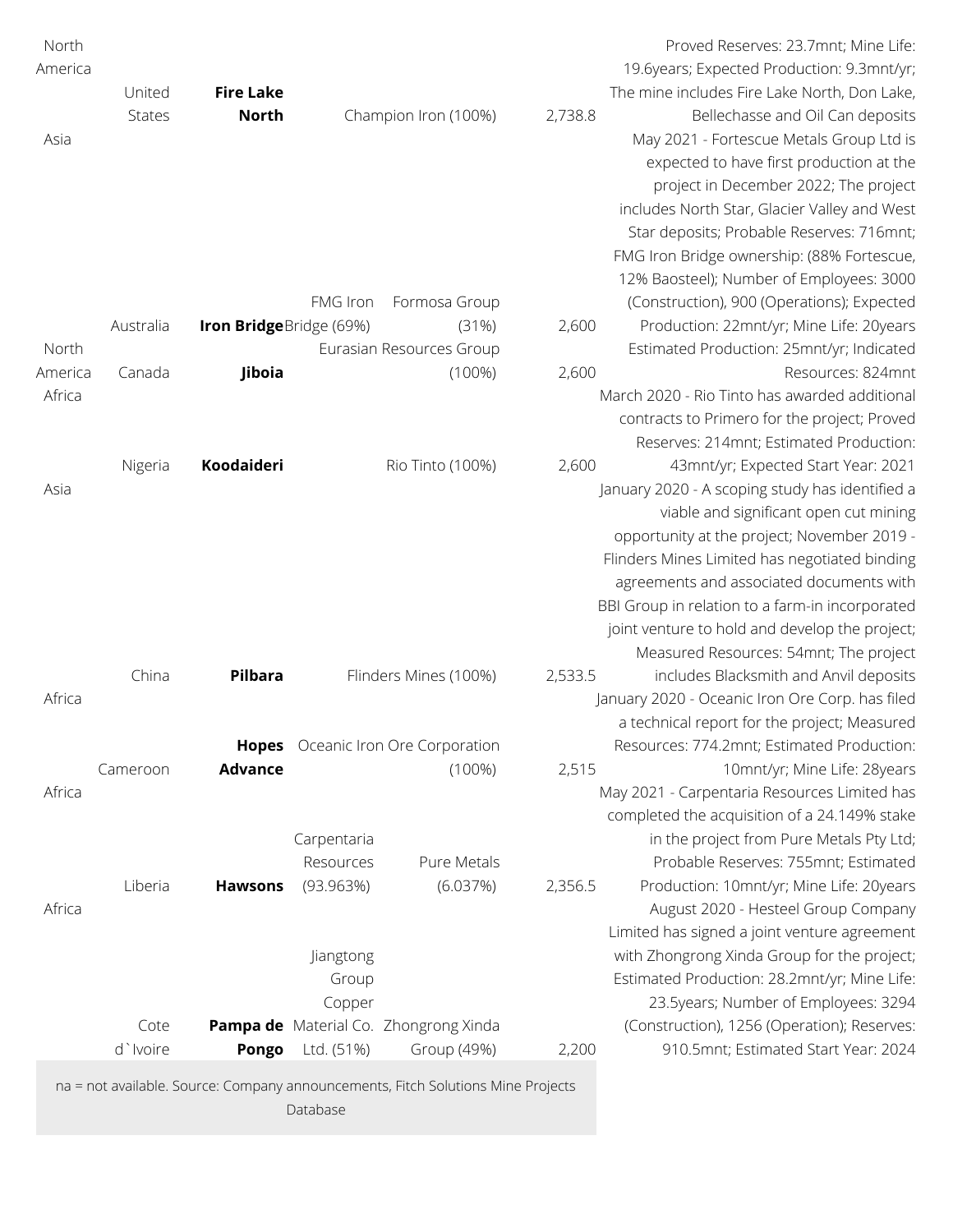| Asia    |                                                                                  |                     |                          | Sinosteel Midwest Corporation |         | Resources: 300mnt; Mine Life: 25years;           |
|---------|----------------------------------------------------------------------------------|---------------------|--------------------------|-------------------------------|---------|--------------------------------------------------|
|         | Australia                                                                        | <b>Weld Range</b>   |                          | Limited                       | 2.119.3 | Expected Production: 10mnt/yr                    |
| Africa  |                                                                                  |                     |                          |                               |         | January 2016 - General Nice is unlikely to       |
|         |                                                                                  |                     |                          |                               |         | develop the mine as long as iron prices remain   |
|         |                                                                                  |                     |                          |                               |         | low; Indicated Resources: 114mnt; Expected       |
|         | Liberia                                                                          | Isua                |                          | General Nice (100%)           | 2,000   | Production: 15mnt/yr                             |
| Asia    |                                                                                  |                     |                          |                               |         | March 2021 - Wheaton Precious Metals Corp.       |
|         |                                                                                  |                     |                          |                               |         | has entered into a definitive precious metal     |
|         |                                                                                  |                     |                          |                               |         | purchase agreement with Capstone Mining          |
|         |                                                                                  |                     |                          |                               |         | Corp. over the project; September 2020 -         |
|         |                                                                                  |                     |                          |                               |         | Capstone Mining Corp. has entered into a         |
|         |                                                                                  |                     |                          |                               |         | memorandum of understanding with Puerto          |
|         |                                                                                  |                     |                          |                               |         | Ventanas S.A. for the project; Proved Reserves:  |
|         |                                                                                  |                     | Capstone                 |                               |         | 65.4mnt; Estimated Production: 4.2mnt/yr;        |
|         |                                                                                  |                     |                          | Mining Korea Resources        |         | Mine Life: 18years; The project includes Santo   |
|         |                                                                                  |                     | <b>Santo</b> Corporation | Corporation                   |         | Domingo Sur, Iris, Iris Norte and Estrellita     |
|         | Australia                                                                        | Domingo             | (70%)                    | (30%)                         | 1,952.9 | deposits                                         |
| Africa  |                                                                                  |                     |                          |                               |         | December 2017 - Shine Minerals Corporation       |
|         |                                                                                  |                     |                          |                               |         | (formerly Ironside Resources) and Juniper        |
|         |                                                                                  |                     |                          |                               |         | Capital Partners has acquired London Mining's    |
|         |                                                                                  |                     |                          |                               |         | contractual equity rights to a 25% carried       |
|         |                                                                                  |                     |                          |                               |         | interest in the mine, whose license is held with |
|         |                                                                                  |                     |                          |                               |         | National Mining Company - Saudi Arabia;          |
|         |                                                                                  |                     |                          | National Mining Company -     |         | Indicated Resources: 248mnt; Mine Life:          |
|         | Guinea Wadi Sawawin                                                              |                     |                          | Saudi Arabia                  | 1,900   | 21 years; Estimated Production: 5mnt/yr          |
| Asia    |                                                                                  |                     |                          |                               |         | May 2021 - Iron Road Ltd has reported that       |
|         |                                                                                  |                     |                          |                               |         | Metalytics has completed the independent         |
|         |                                                                                  |                     |                          |                               |         | technical review of project's ore processing     |
|         |                                                                                  |                     |                          |                               |         | flow sheet; February 2019 - Iron Road Limited    |
|         |                                                                                  |                     |                          |                               |         | has reduced total project capital requirements   |
|         |                                                                                  |                     |                          |                               |         | by 56% to USD1.74bn; Proved Reserves:            |
|         |                                                                                  |                     |                          |                               |         | 2131mnt; Estimated Production: 12mnt/yr;         |
|         |                                                                                  |                     |                          |                               |         | Mine Life: 22years; The project includes         |
|         | Australia                                                                        | <b>Central Eyre</b> |                          | Iron Road Limited (100%)      |         | 1,742.9 Warramboo, Kopi and Hambidge occurrences |
| North   |                                                                                  |                     |                          |                               |         | November 2020 - Champion Iron Limited has        |
| America |                                                                                  |                     |                          |                               |         | agreed to acquire the project from Alderon       |
|         |                                                                                  |                     |                          |                               |         | Iron Ore Corp.; Estimated Production: 7.8mnt/    |
|         |                                                                                  |                     | Alderon Iron             |                               |         | yr; Proved Reserves: 392.7mnt; Mine Life:        |
|         |                                                                                  | Kamistiatusset      | Ore Corp.                | <b>Hesteel Group</b>          |         | 23years; The project includes Rose Central,      |
|         | Canada                                                                           | (Kami)              | (75%)                    | (25%)                         | 1,474.2 | Rose North and Mills Lake deposits               |
|         | na = not available. Source: Company announcements, Fitch Solutions Mine Projects |                     | Database                 |                               |         |                                                  |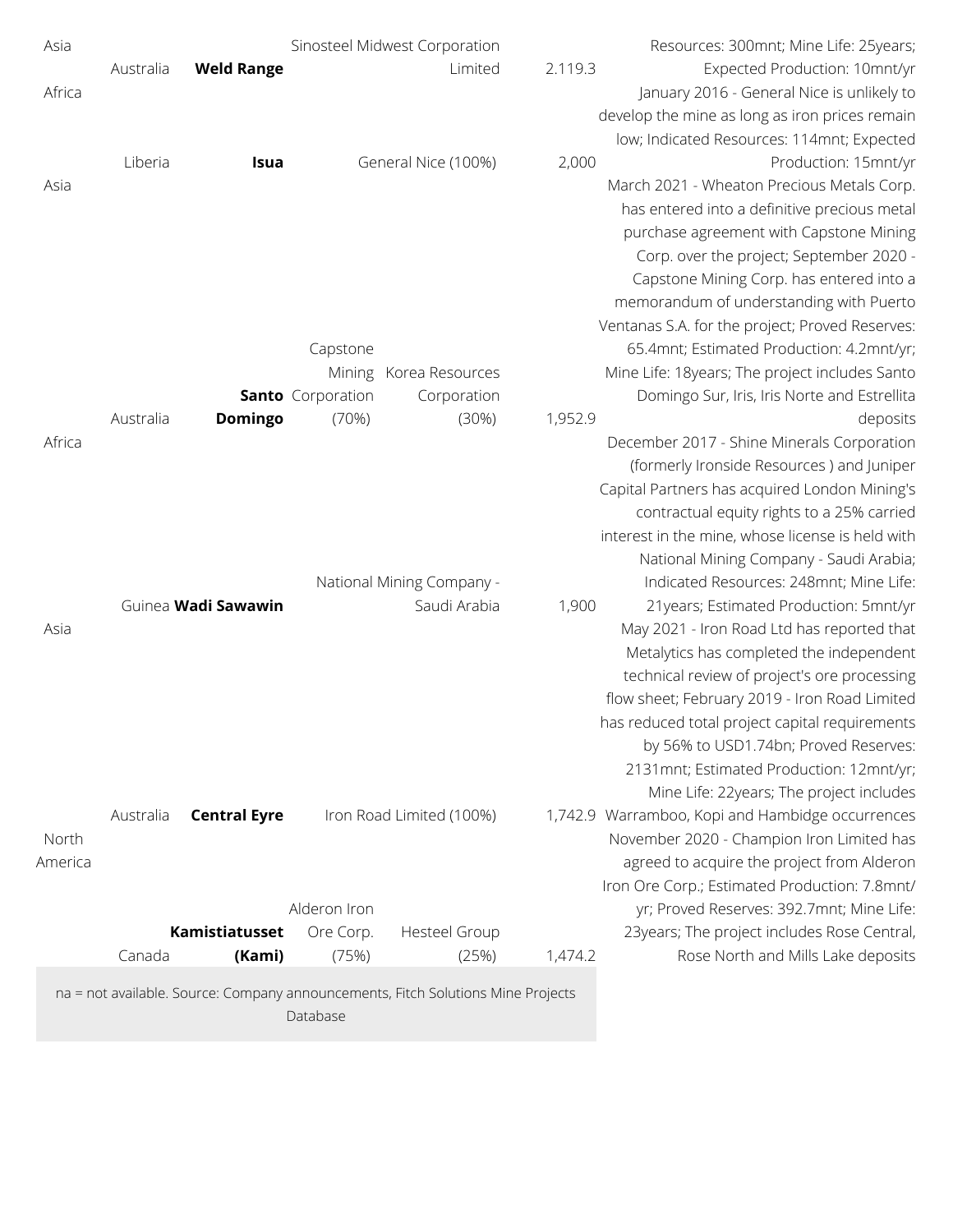| Asia    |           |                      |                                                                                  |         | April 2021 - TNG Limited has reported that the  |
|---------|-----------|----------------------|----------------------------------------------------------------------------------|---------|-------------------------------------------------|
|         |           |                      |                                                                                  |         | SMS Group has provided the key deliverables     |
|         |           |                      |                                                                                  |         | of the front-end loading -3 for the Darwin      |
|         |           |                      |                                                                                  |         | TIVAN processing facility at the project; July  |
|         |           |                      |                                                                                  |         | 2020 - TNG has signed a binding life-of-mine    |
|         |           |                      |                                                                                  |         | off-take agreement with Vimson for the          |
|         |           |                      |                                                                                  |         | project; Probable Reserves: 41.1mnt; Mine Life: |
|         | Australia | <b>Mount Peake</b>   | TNG Ltd (100%)                                                                   | 1,378.2 | 37years; Estimated Production: 0.5mnt/yr        |
| Latin   |           |                      |                                                                                  |         | August 2020 - Fortescue Metals is on track to   |
| America |           |                      |                                                                                  |         | deliver first ore from the mine in December     |
|         |           |                      |                                                                                  |         | 2020; Mine Life: 20years; Estimated             |
|         |           |                      |                                                                                  |         | Production: 30mnt/yr; Proved Reserves:          |
|         |           |                      |                                                                                  |         | 143mnt; Number of Employees: 1900               |
|         |           |                      | Fortescue Metals Group                                                           |         | (Construction), 500 (Operations); Expected      |
|         | Chile     | <b>Eliwana</b>       | $(100\%)$                                                                        | 1,275   | Start Year: 2020                                |
| Asia    |           |                      |                                                                                  |         | April 2019 - The Government of the Republic     |
|         |           |                      |                                                                                  |         | of Liberia and Niron Metals Plc have signed a   |
|         |           |                      |                                                                                  |         | memorandum of understanding, regarding the      |
|         |           |                      |                                                                                  |         |                                                 |
|         |           |                      |                                                                                  |         | passage through Liberia of iron ore from the    |
|         | Australia | Zogota               | Niron Metals                                                                     | 1,260   | project; Estimated Production: 2mnt/yr          |
| Africa  |           |                      |                                                                                  |         | January 2019 - A joint venture over the project |
|         |           |                      |                                                                                  |         | between Mineral Resources Limited and           |
|         |           |                      |                                                                                  |         | Brockman Mining Limited has kicked off, after   |
|         |           |                      |                                                                                  |         | the parties executed a mine-to-ship logistics   |
|         |           |                      |                                                                                  |         | agreement for the transport of the Marillana    |
|         |           |                      |                                                                                  |         | ore to Port Hedland; Probable Reserves:         |
|         |           |                      |                                                                                  |         | 1417mnt; Mine Life: 25years; Estimated          |
|         |           |                      |                                                                                  |         | Production: 20mnt/yr expandable up to           |
|         | Cameroon  | <b>Marillana</b>     | Brockman Mining (100%)                                                           | 1,184.9 | 30mnt/yr; Expected Start Year: Q322             |
| Africa  |           |                      |                                                                                  |         | August 2017 - Fancamp Exploration Ltd. has      |
|         |           |                      |                                                                                  |         | filed a technical report for the project;       |
|         |           |                      |                                                                                  |         | Indicated Resources: 74.7mnt; Estimated         |
|         |           | Angola South Lamelee | Fancamp Exploration (100%)                                                       | 859.4   | Production: 5mnt/yr; Mine Life: 20years         |
| Africa  |           |                      |                                                                                  |         | May 2021 - Black Iron Inc. it has selected      |
|         |           |                      |                                                                                  |         | Cargill Incorporated for offtake rights on the  |
|         |           |                      |                                                                                  |         | initial 4mnt/yr of production from the mine;    |
|         |           |                      |                                                                                  |         | Measured Resources: 355.1mnt; Expected          |
|         |           |                      |                                                                                  |         | Production: 4mnt/yr (Phase 1), 8mnt/yr (Phase   |
|         |           | Angola Shymanivske   | Black Iron (100%)                                                                | 830.5   | 2); Mine Life: 17years                          |
| Africa  |           |                      |                                                                                  |         | Mine Life: 17years; Proved Reserves:            |
|         |           |                      |                                                                                  |         | 113.7mnt; Number of Employees: 500              |
|         |           |                      |                                                                                  |         | (Construction), 300 (Operational); The project  |
|         |           |                      |                                                                                  |         | includes Kuervitikko and Hannukainen            |
|         |           | Tanzania Hannukainen | Tapojarvi Oy (100%)                                                              | 810     | deposits                                        |
|         |           |                      | na = not available. Source: Company announcements, Fitch Solutions Mine Projects |         |                                                 |
|         |           |                      | Database                                                                         |         |                                                 |
|         |           |                      |                                                                                  |         |                                                 |